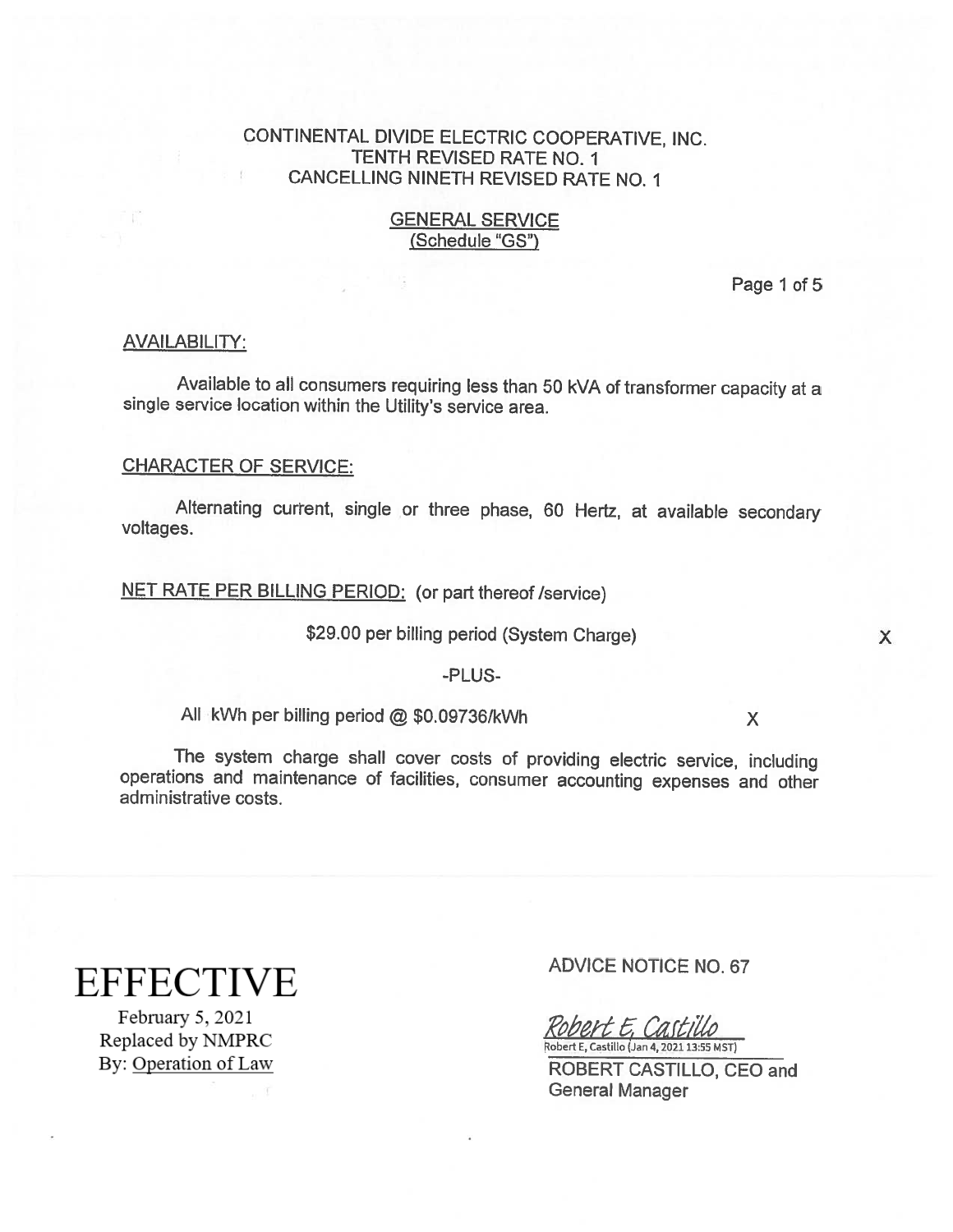## CONTINENTAL DIVIDE ELECTRIC COOPERATIVE, INC. TENTH REVISED RATE NO. I CANCELLING NINETH REVISED RATE NO. I

## GENERAL SERVICE (Schedule "GS")

Page 2 of 5

## MINIMUM BILLING PERIOD CHARGES:

The minimum charges per billing period shall be the highest of the following:

- (1) System Charge per billing period with no allowance for kWh.
- (2) Minimum charges established in accordance with Line Extension Policy. No power allowed for the System Charge.

Any energy allowances shall be made only during the billing period in which they occurred.

## FUEL AND PURCHASED POWER COST ADJUSTMENT:

The Utility shall, if the fuel and purchased power expense is increased or decreased above or below the base purchased power cost of \$.082591kWh sold, flow through to the users such increases or decreases, in accordance with N.M.P.R.C. Rule No. 550.

#### DEBT COST ADJUSTMENT:

Billing under this schedule may be increased or decreased by an amount in the cost of debt capital incurred pursuant to securities, the issuance of which has been approved by the New Mexico Public Regulation Commission, of the debt cost utilized to stablish these rates. This is in accordance with New Mexico Public Regulation Commission Code of Rules and Regulations No. 540.

# **EFFECTIVE**

February 5, 2021 Replaced by NMPRC By: Operation of Law

## ADVICE NOTICE NO.67

Robert E. Castillo

Robert E, Castillo (Jan 4, 2021 13:55 MST) ROBERT CASTILLO, CEO and General Manager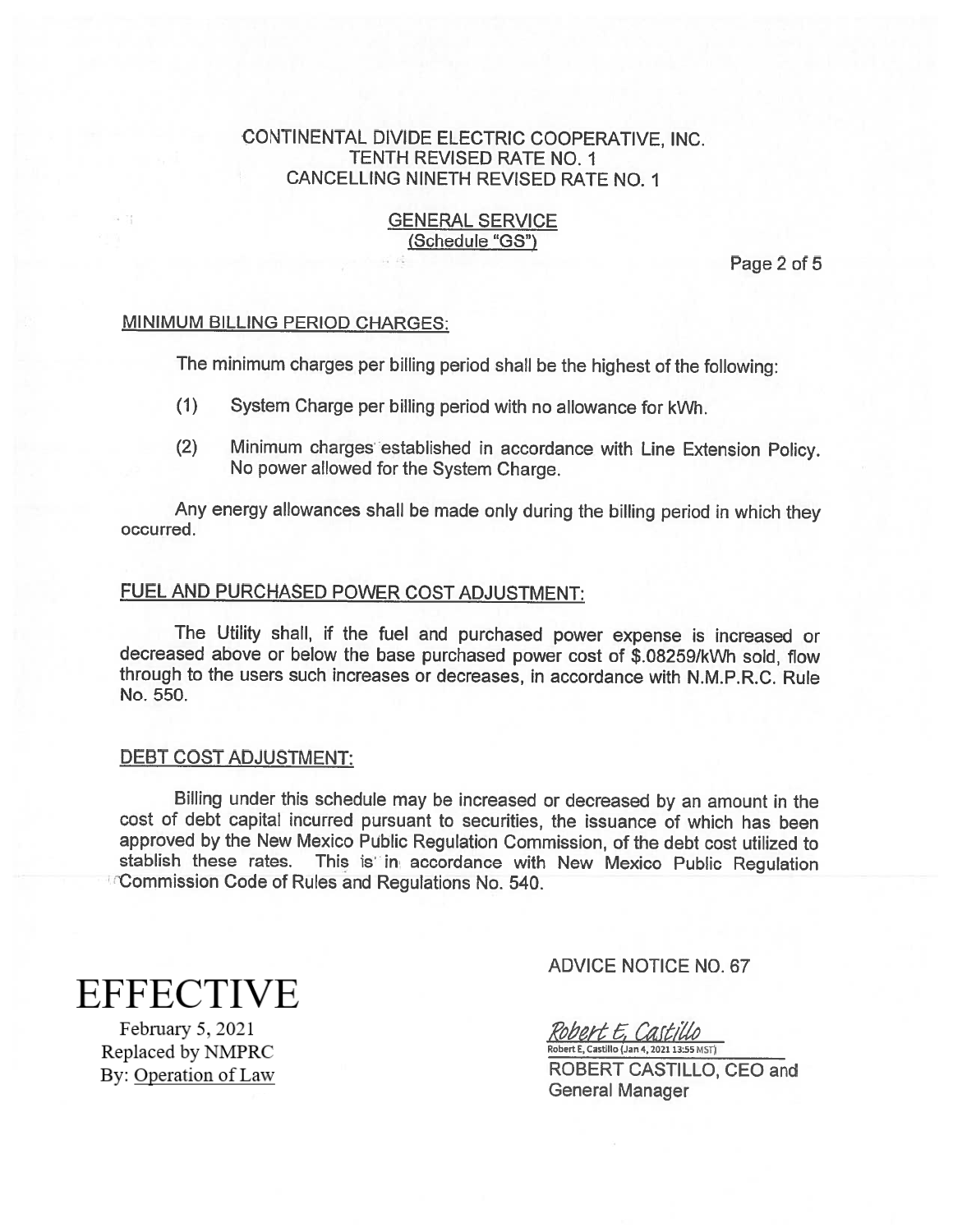## CONTINENTAL DIVIDE ELECTRIC COOPERATIVE, INC. TENTH REVISED RATE NO. I CANCELLING NINETH REVISED RATE NO. I

## GENERAL SERVICE (Schedule "GS")

Page 3 of 5

#### TAX ADJUSTMENT:

Billing under this schedule may be increased by an amount equa<sup>l</sup> to the sum of the taxes payable under the Gross Receipts and Compensating Tax Act and of all other taxes, fees, or charges (exclusive of Ad Valorem, State and Federal Income Taxes) payable by the Utility and levied or assessed by any governmental authority on the public utility service rendered, or on the right or privilege of rendering the service, or on any object or event incidental to the rendition of the service.

#### TERMS OF PAYMENT:

All bills are net and payable within <sup>20</sup> days from the date of bill.

#### BILLING PERIOD:

The billing period shall be approximately 1/12 of <sup>a</sup> year but not necessarily <sup>a</sup> calendar month.

#### LATE PAYMENT CHARGE:

<sup>A</sup> late payment charge of per billing period or fraction thereof will be charged on all utility service bills and invoices which are delinquent per the provisions of NMPRC 17.5.410 NMAC for residential consumers or one and one-half percent (1%%) per billing period or fraction thereof for other consumers.

**EFFECTIVE** 

February 5, 2021 Replaced by NMPRC By: Operation of Law ADVICE NOTICE NO. 67

Robert E, Castillo

Robert E, Castillo (Jan 4, 2021 13:55 MST) ROBERT CASTILLO, CEO and General Manager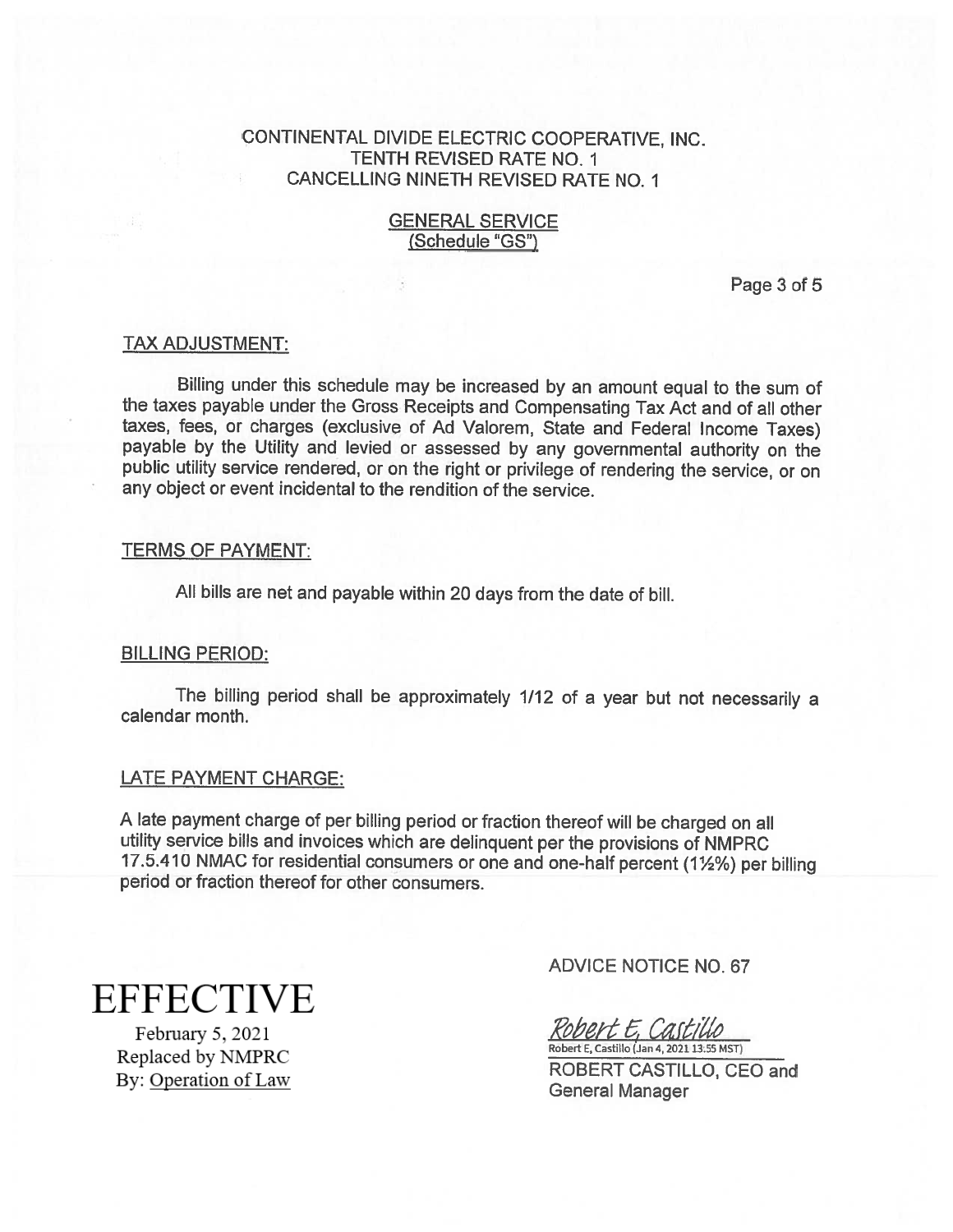## CONTINENTAL DIVIDE ELECTRIC COOPERATIVE, INC. TENTH REVISED RATE NO. I CANCELLING NINETH REVISED RATE NO. 1

## GENERAL SERVICE (Schedule "GS")

Page 4 of 5

#### BUDGET BILLING:

Upon the request of the consumer and for his convenience, the Utility will provide budget billing in accordance with the rules and regulations filed by the Utility and approved by the New Mexico Public Regulation Commission.

#### TEMPORARY OR UNUSUAL SERVICE:

Temporary or unusual service will be covered by the Utility's Rules and Regulations. In such cases, the minimum charges, conditions of furnishing substation covered by special agreement with the customer. The customer shall pay for all expenses involved in furnishing temporary service.

#### CONDITIONS OF SERVICE:

- (I) The Utility's Rules and Regulations, filed with the regulatory body shall apply.
- (2) All wiring, pole lines and other electrical equipment on the load side of the metering point shall be considered the distribution system of the consumer and shall be furnished and maintained by the consumer.
- (3) The consumer's installation shall conform to City, State and National Electrical Codes and Electrical Safety Codes.

ADVICE NOTICE NO.67

Robert E, Castillo

Robert E, Castillo (Jan 4, 2021 13:55 MST) ROBERT CASTILLO, CEO and General Manager

**EFFECTIVE** 

February 5, 2021 Replaced by NMPRC By: Operation of Law